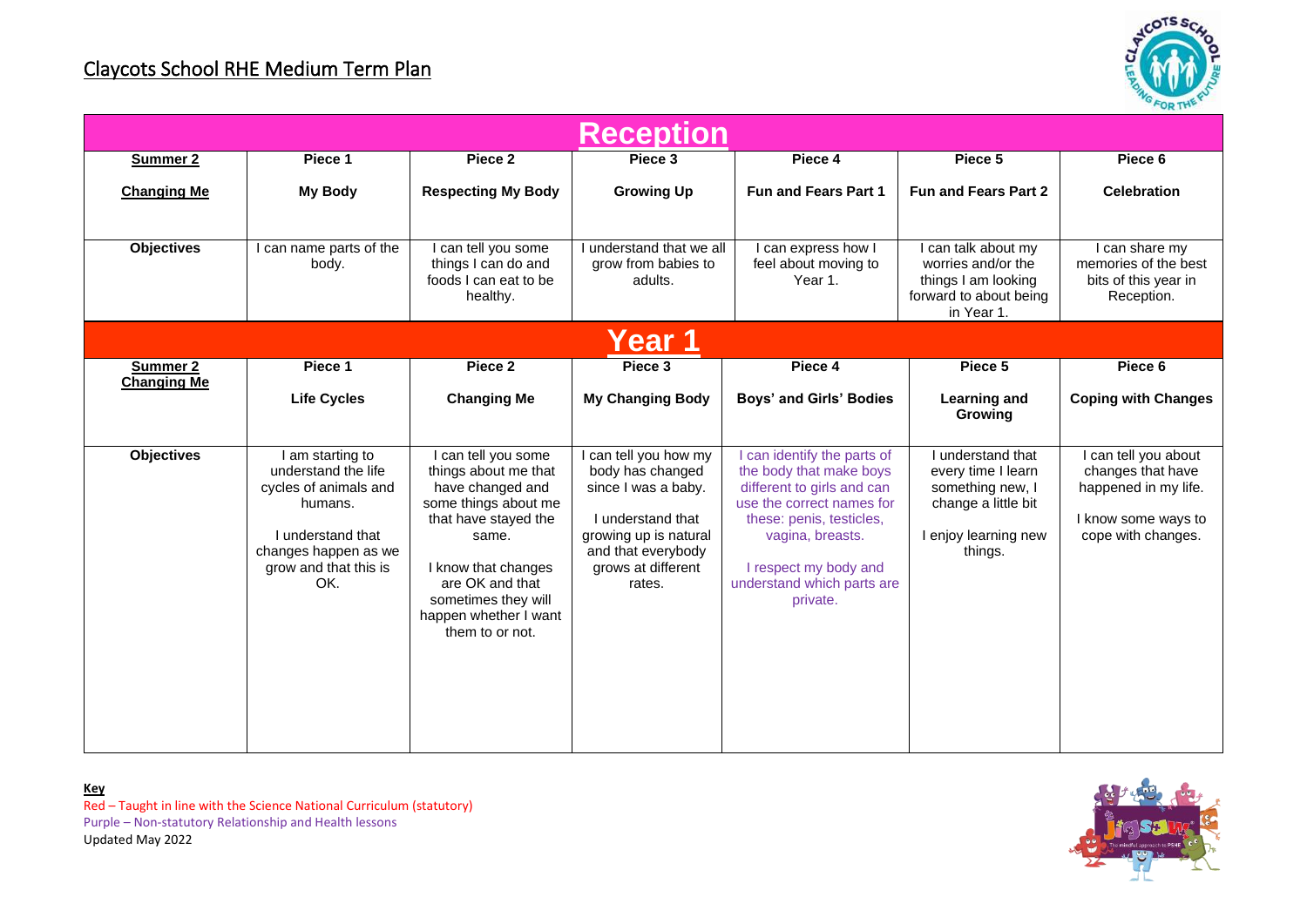## Claycots School RHE Medium Term Plan



| <b>Year 2</b>      |                                                                                                                                                                                                                                                        |                                                                                                                                                                                                              |                                                                                                                                                                                     |                                                                                                                                                                                                                                                                                                      |                                                                                                                                                                                                                                       |                                                                                                                                                                                                     |
|--------------------|--------------------------------------------------------------------------------------------------------------------------------------------------------------------------------------------------------------------------------------------------------|--------------------------------------------------------------------------------------------------------------------------------------------------------------------------------------------------------------|-------------------------------------------------------------------------------------------------------------------------------------------------------------------------------------|------------------------------------------------------------------------------------------------------------------------------------------------------------------------------------------------------------------------------------------------------------------------------------------------------|---------------------------------------------------------------------------------------------------------------------------------------------------------------------------------------------------------------------------------------|-----------------------------------------------------------------------------------------------------------------------------------------------------------------------------------------------------|
| Summer 2           | Piece 1                                                                                                                                                                                                                                                | Piece 2                                                                                                                                                                                                      | Piece 3                                                                                                                                                                             | Piece 4                                                                                                                                                                                                                                                                                              | Piece 5                                                                                                                                                                                                                               | Piece 6                                                                                                                                                                                             |
| <b>Changing Me</b> | <b>Life Cycles in Nature</b>                                                                                                                                                                                                                           | <b>Growing from Young</b><br>to Old                                                                                                                                                                          | The Changing Me                                                                                                                                                                     | Boys' and Girls' Bodies                                                                                                                                                                                                                                                                              | <b>Assertiveness</b>                                                                                                                                                                                                                  | <b>Looking Ahead</b>                                                                                                                                                                                |
| <b>Objectives</b>  | I can recognise cycles<br>of life in nature.<br>I understand there are<br>some changes that are<br>outside my control and<br>can recognise how I<br>feel about this.                                                                                   | can tell you about the<br>natural process of<br>growing from young to<br>old and understand<br>that this is not in my<br>control.<br>I can identify people I<br>respect who are older<br>than me.            | I can recognise how<br>my body has<br>changed since I was<br>a baby and where I<br>am on the continuum<br>from young to old.<br>I feel proud about<br>becoming more<br>independent. | can recognise the<br>physical differences<br>between boys and girls,<br>use the correct names for<br>parts of the body (penis,<br>testicles, vagina, breasts)<br>and appreciate that some<br>parts of my body are<br>private.<br>I can tell you what I<br>like/don't like about being a<br>boy/girl. | I understand there<br>are different types of<br>touch and can tell<br>vou which ones I like<br>and don't like.<br>I am confident to say<br>what I like and don't<br>like and can ask for<br>help.                                     | I can identify what I am<br>looking forward to<br>when I move to my<br>next class.<br>I can start to think<br>about changes I will<br>make when I am in<br>Year 3 and know how<br>to go about this. |
|                    |                                                                                                                                                                                                                                                        |                                                                                                                                                                                                              | <b>Year 3</b>                                                                                                                                                                       |                                                                                                                                                                                                                                                                                                      |                                                                                                                                                                                                                                       |                                                                                                                                                                                                     |
| <b>Summer 2</b>    | Piece 1                                                                                                                                                                                                                                                | Piece 2                                                                                                                                                                                                      |                                                                                                                                                                                     |                                                                                                                                                                                                                                                                                                      | Piece 5                                                                                                                                                                                                                               | Piece 6                                                                                                                                                                                             |
| <b>Changing Me</b> | <b>How Babies Grow</b>                                                                                                                                                                                                                                 | <b>Babies</b>                                                                                                                                                                                                |                                                                                                                                                                                     |                                                                                                                                                                                                                                                                                                      | <b>Family Stereotypes</b>                                                                                                                                                                                                             | <b>Looking Ahead</b>                                                                                                                                                                                |
| <b>Objectives</b>  | I understand that in<br>animals and humans<br>lots of changes happen<br>between conception<br>and growing up, and<br>that usually it is the<br>female animal who has<br>the baby.<br>I can express how I<br>feel when I see babies<br>or baby animals. | I understand how<br>babies grow and<br>develop in the mother's<br>uterus<br>I understand what a<br>baby needs to live and<br>grow.<br>I can express how I<br>might feel if I had a<br>new baby in my family. |                                                                                                                                                                                     |                                                                                                                                                                                                                                                                                                      | I can start to<br>recognise<br>stereotypical ideas I<br>might have about<br>parenting and family<br>roles.<br>I can express how I<br>feel when my ideas<br>are challenged and<br>might be willing to<br>change my ideas<br>sometimes. | I can identify what I am<br>looking forward to<br>when I move to my<br>next class<br>start to think about<br>changes.<br>I will make next year<br>and know how to go<br>about this.                 |

**Key** Red – Taught in line with the Science National Curriculum (statutory) Purple – Non-statutory Relationship and Health lessons Updated May 2022

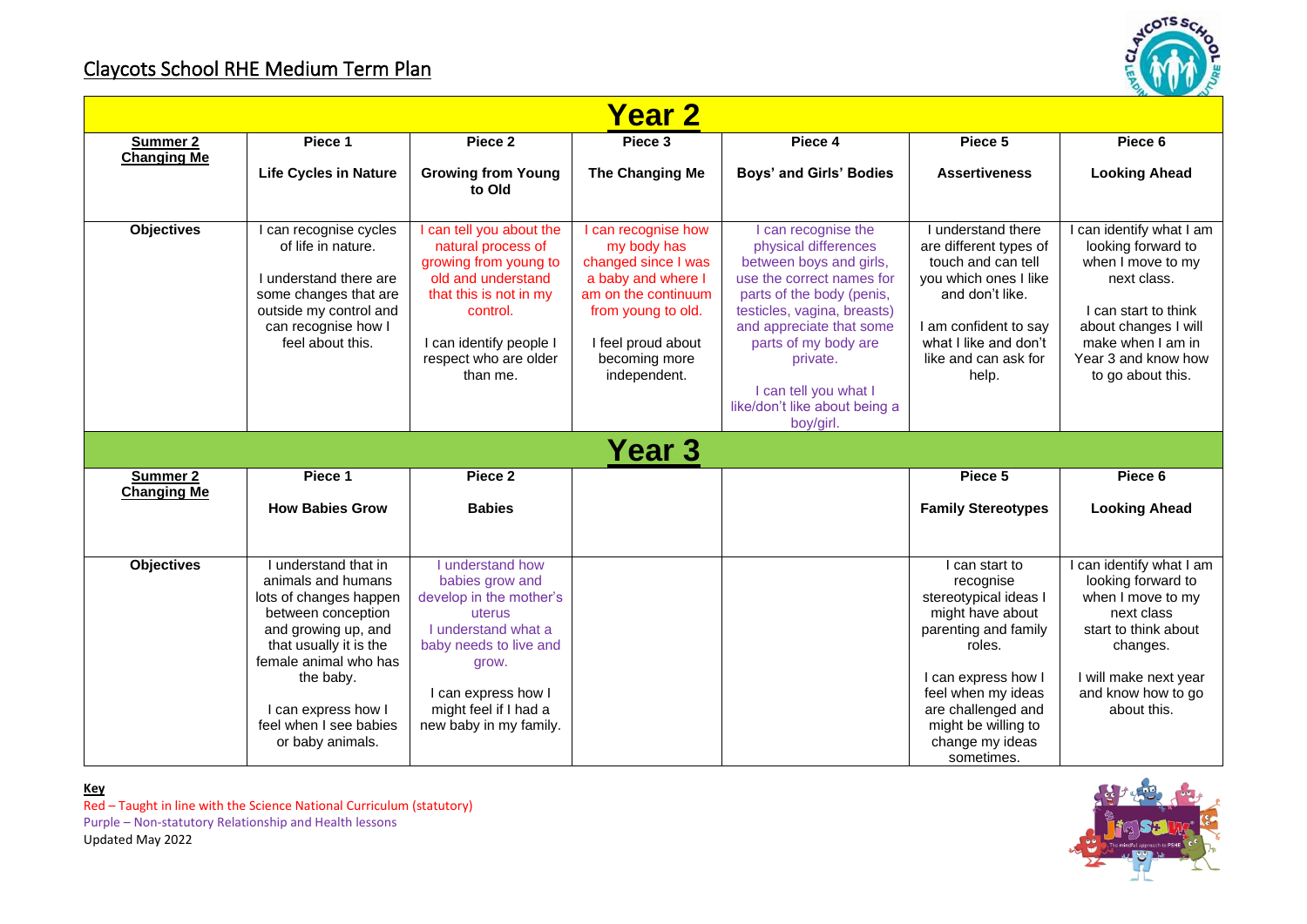## Claycots School RHE Medium Term Plan



| Year 4             |                                                                                                                                                                                                                                                       |                                                                                                                                                                                                                                                                                     |                                                                                                                                                                                                                                                                                                                                   |                                                                                                                                                                                                                                                                                            |                                                                                                                                                                                                                                                                                       |                                                                                                                                                                                                    |
|--------------------|-------------------------------------------------------------------------------------------------------------------------------------------------------------------------------------------------------------------------------------------------------|-------------------------------------------------------------------------------------------------------------------------------------------------------------------------------------------------------------------------------------------------------------------------------------|-----------------------------------------------------------------------------------------------------------------------------------------------------------------------------------------------------------------------------------------------------------------------------------------------------------------------------------|--------------------------------------------------------------------------------------------------------------------------------------------------------------------------------------------------------------------------------------------------------------------------------------------|---------------------------------------------------------------------------------------------------------------------------------------------------------------------------------------------------------------------------------------------------------------------------------------|----------------------------------------------------------------------------------------------------------------------------------------------------------------------------------------------------|
| <b>Summer 2</b>    | Piece 1                                                                                                                                                                                                                                               | Piece <sub>2</sub>                                                                                                                                                                                                                                                                  | Piece 3                                                                                                                                                                                                                                                                                                                           | Piece 4                                                                                                                                                                                                                                                                                    | Piece 5                                                                                                                                                                                                                                                                               | Piece 6                                                                                                                                                                                            |
| <b>Changing Me</b> | <b>Unique Me</b>                                                                                                                                                                                                                                      | <b>Having a Baby</b>                                                                                                                                                                                                                                                                | <b>Girls and Puberty</b>                                                                                                                                                                                                                                                                                                          | <b>Circles of Change</b>                                                                                                                                                                                                                                                                   | <b>Accepting Change</b>                                                                                                                                                                                                                                                               | <b>Looking Ahead</b>                                                                                                                                                                               |
| <b>Objectives</b>  | I understand that some<br>of my personal<br>characteristics have<br>come from my birth<br>parents and that this<br>happens because I am<br>made from the joining<br>of their egg and sperm.<br>appreciate that I am a<br>truly unique human<br>being. | can correctly label the<br>internal and external<br>parts of male and<br>female bodies that are<br>necessary for making a<br>baby.<br>I understand that<br>having a baby is a<br>personal choice and<br>can express how I feel<br>about having children<br>when I am an adult.      | I can describe how a<br>girl's body changes<br>in order for her to be<br>able to have babies<br>when she is an adult.<br>and that<br>menstruation (having<br>periods) is a natural<br>part of this.<br>I have strategies to<br>help me cope with<br>the physical and<br>emotional changes I<br>will experience<br>during puberty. | I know how the circle of<br>change works and can<br>apply it to changes I want<br>to make in my life.<br>I am confident enough to<br>try to make changes when<br>I think they will benefit me.                                                                                             | I can identify<br>changes that have<br>been and may<br>continue to be<br>outside of my control<br>that I learnt to<br>accept.<br>I can express my<br>fears and concerns<br>about changes that<br>are outside of my<br>control and know<br>how to manage these<br>feelings positively. | I can identify what I am<br>looking forward to<br>when I move to a new<br>class.<br>I can reflect on the<br>changes I would like to<br>make next year and<br>can describe how to go<br>about this. |
| Year 5             |                                                                                                                                                                                                                                                       |                                                                                                                                                                                                                                                                                     |                                                                                                                                                                                                                                                                                                                                   |                                                                                                                                                                                                                                                                                            |                                                                                                                                                                                                                                                                                       |                                                                                                                                                                                                    |
| Summer 2           | Piece 1                                                                                                                                                                                                                                               | Piece <sub>2</sub>                                                                                                                                                                                                                                                                  | Piece 3                                                                                                                                                                                                                                                                                                                           | Piece 4                                                                                                                                                                                                                                                                                    | Piece 5                                                                                                                                                                                                                                                                               | Piece 6                                                                                                                                                                                            |
| <b>Changing Me</b> | Self and Body Image                                                                                                                                                                                                                                   | <b>Puberty for Girls</b>                                                                                                                                                                                                                                                            | <b>Puberty for Boys</b>                                                                                                                                                                                                                                                                                                           | <b>Conception</b>                                                                                                                                                                                                                                                                          | <b>Looking Ahead 1</b>                                                                                                                                                                                                                                                                | <b>Looking Ahead 2</b>                                                                                                                                                                             |
| <b>Objectives</b>  | I am aware of my own<br>self-image and how my<br>body image fits into<br>that.<br>I know how to develop<br>my own self esteem.                                                                                                                        | I can explain how a<br>girl's body changes<br>during puberty and<br>understand the<br>importance of looking<br>after yourself physically<br>and emotionally.<br>I understand that<br>puberty is a natural<br>process that happens<br>to everybody and that it<br>will be ok for me. | I can describe how<br>boys' and girls'<br>bodies change<br>during puberty.<br>I can express how I<br>feel about the<br>changes that will<br>happen to me during<br>puberty.                                                                                                                                                       | I understand that sexual<br>intercourse can lead to<br>conception and that is how<br>babies are usually made<br>I also understand that<br>sometimes people need<br>IVF to help them have a<br>baby.<br>I appreciate how amazing it<br>is that human bodies can<br>reproduce in these ways. | can identify what I<br>am looking forward to<br>about becoming a<br>teenager and<br>understand this<br>brings growing<br>responsibilities (age<br>of consent).<br>I am confident that I<br>can cope with the<br>changes that growing<br>up will bring.                                | can identify what I am<br>looking forward to<br>when I move to my<br>next class.<br>I can start to think<br>about changes I will<br>make next year and<br>know how to go about<br>this.            |

**Key**

Red – Taught in line with the Science National Curriculum (statutory) Purple – Non-statutory Relationship and Health lessons

Updated May 2022